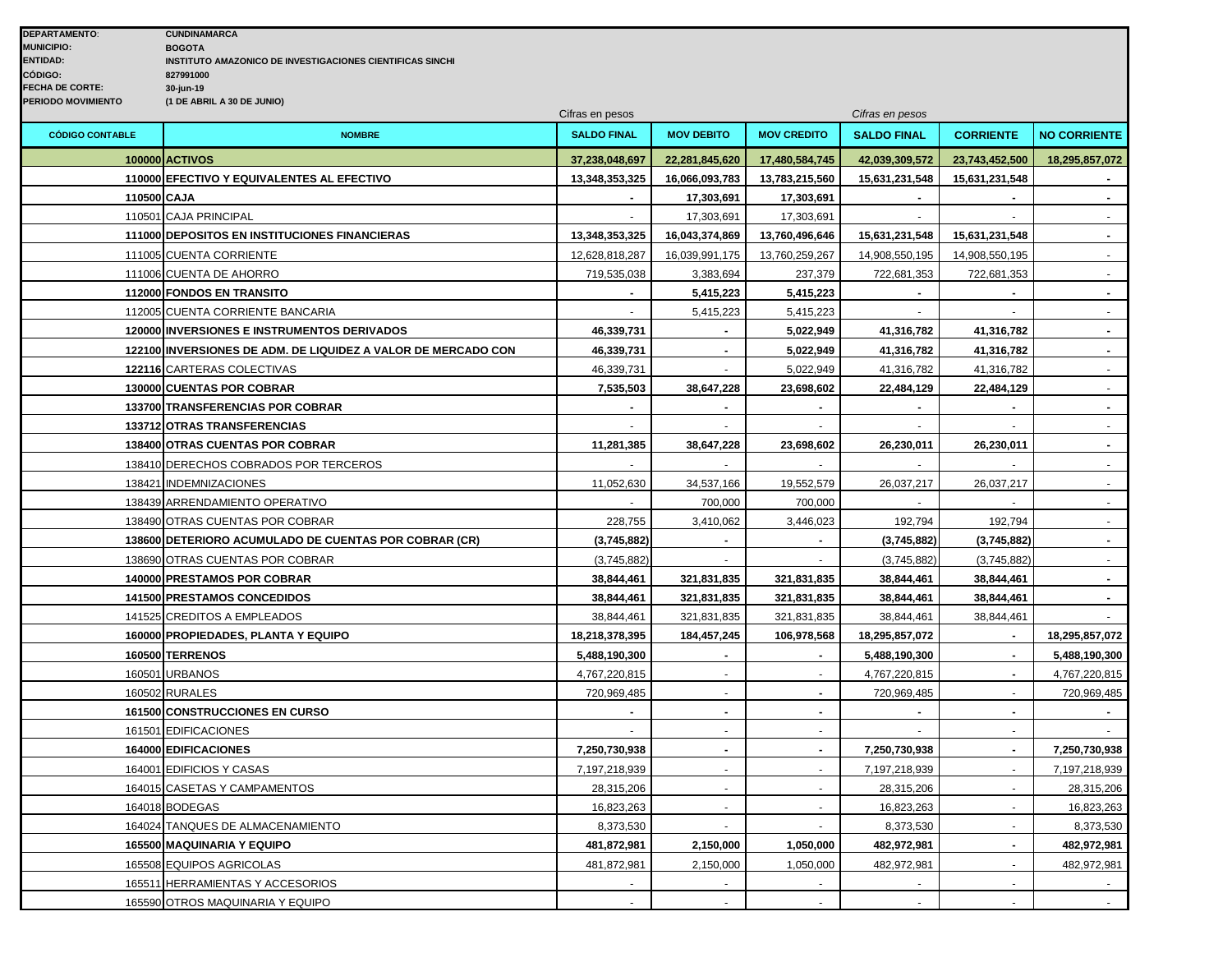| 166000 EQUIPO MEDICO Y CIENTIFICO                                | 4,251,525,048   | 16,312,120     |                | 4,267,837,168   |                | 4,267,837,168   |
|------------------------------------------------------------------|-----------------|----------------|----------------|-----------------|----------------|-----------------|
| 166001 EQUIPO DE INVESTIGACION                                   | 1,344,481,932   |                |                | 1,344,481,932   |                | 1,344,481,932   |
| 166002 EQUIPO DE LABORATORIO                                     | 2,907,043,116   | 16,312,120     | $\blacksquare$ | 2,923,355,236   |                | 2,923,355,236   |
| 166500 MUEBLES ENSERES EQUIPOS DE OFICINA                        | 1,390,814,987   | 68,239,673     | ۰.             | 1,459,054,660   |                | 1,459,054,660   |
| 166501 MUEBLES Y ENSERES                                         | 738,643,008     | 56,048,361     | $\blacksquare$ | 794,691,369     |                | 794,691,369     |
| 166502 EQUIPOS Y MAQUINAS DE OFICINA                             | 652,171,979     | 12,191,312     | $\blacksquare$ | 664,363,291     |                | 664,363,291     |
| 167000 EQUIPOS DE COMUNICACIÓN Y COMPUTACIÓN                     | 1,215,773,604   | 93,755,452     |                | 1,309,529,056   |                | 1,309,529,056   |
| 167001 EQUIPO DE COMUNICACIÓN.                                   | 155,531,283     |                |                | 155,531,283     |                | 155,531,283     |
| 167002 EQUIPO DE COMPUTACIÓN                                     | 1,060,242,321   | 93,755,452     |                | 1,153,997,773   |                | 1,153,997,773   |
| 167500 EQUIPO DE TRANSPORTE TRACCION Y ELEVACION                 | 363,500,409     | 4,000,000      |                | 367,500,409     |                | 367,500,409     |
| 167502 TERRESTRE                                                 | 157,902,131     | 4,000,000      |                | 161,902,131     |                | 161,902,131     |
| 167504 MARITIMO Y FLUVIAL                                        | 205,598,278     |                |                | 205,598,278     |                | 205,598,278     |
| 167590 OTROS EQUIPOS DE TRANSPORTE, TRACCION Y ELEVACION         |                 |                |                |                 |                |                 |
| 168500 DEPRECIACIÓN ACUMULADA DE PROPIUEDADES PLANTA Y EQ(CR)    | (2,224,029,872) |                | 105,928,568    | (2,329,958,440) |                | (2,329,958,440) |
| 168501 EDIFICACIONES                                             | (194, 922, 355) |                | 38,718,210     | (233, 640, 565) |                | (233, 640, 565) |
| 168504 MAQUINARIA Y EQUIPO                                       | (120, 370, 502) |                | 3,432,045      | (123, 802, 547) |                | (123, 802, 547) |
| 168505 EQUIPO MEDICO Y CIENTIFICO                                | (959, 559, 444) |                | 35,614,725     | (995, 174, 169) |                | (995, 174, 169) |
| 168506 MUEBLES ENSERES Y EQUIPO DE OFICINA                       | (463, 539, 955) |                | 11,784,622     | (475, 324, 577) |                | (475,324,577)   |
| 168507 EQUIPO DE COMUNICACIÓN Y COMPUTACION                      | (356, 136, 634) |                | 12,903,412     | (369,040,046)   |                | (369,040,046)   |
| 168508 EQUIPO DE TRANSPORTE TRACCION Y ELEVACION                 | (129, 500, 982) |                | 3,475,554      | (132, 976, 536) |                | (132, 976, 536) |
| 190000 OTROS ACTIVOS                                             | 5,578,597,282   | 5,670,815,529  | 3,239,837,231  | 8,009,575,580   | 8,009,575,580  |                 |
| 190200 PLAN DE ACTIVOS PARA BENEFICIOS A LOS EMPLEADOS A LARGO   | 146,165,795     |                |                | 146, 165, 795   | 146,165,795    |                 |
| 190202 RECURSOS ENTREGADOS EN ADMINISTRACION                     | 146, 165, 795   |                |                | 146, 165, 795   | 146, 165, 795  |                 |
| 190500 BIENES Y SERVICIOS PAGADOS POR ANTICIPADO                 | 107,733,739     | 2,410,189      | 39,395,637     | 70,748,291      | 70,748,291     |                 |
| 190501 SEGUROS.                                                  | 107,733,739     | 2,410,189      | 39,395,637     | 70,748,291      | 70,748,291     |                 |
| 190600 AVANCES Y ANTICIPOS ENTREGADOS                            | 590,426,183     | 292,096,458    | 727,631,680    | 154,890,961     | 154,890,961    |                 |
| 190604 ANTICIPO PARA ADQUISICION DE BIENES Y SERVICIOS           | 590,426,183     | 292,096,458    | 727,631,680    | 154,890,961     | 154,890,961    |                 |
| 190700 ANTICIPOS O SALDOS A FAVOR POR IMPUESTOS Y CONTRIBUCIONES | 1,185,680       | 236,859        |                | 1,422,539       | 1,422,539      | $\sim$          |
| 190702 RETENCION EN LA FUENTE                                    | 1,185,680       | 236,859        |                | 1,422,539       | 1,422,539      | $\sim$          |
| 190800 RECURSOS ENTREGADOS EN ADMINISTRACION                     | 4,733,085,885   | 5,376,072,023  | 2,472,809,914  | 7,636,347,994   | 7,636,347,994  | $\sim$          |
| 190801 EN ADMINISTRACION                                         | 4,733,085,885   | 5,376,072,023  | 2,472,809,914  | 7,636,347,994   | 7,636,347,994  | $\sim$          |
| 200000 PASIVO                                                    | 17,682,894,371  | 21,248,640,195 | 25,457,507,425 | 21,891,761,601  | 21,891,761,601 | $\sim$          |
| 240000 CUENTAS POR PAGAR                                         | 2,654,547,922   | 12,034,445,759 | 12,510,294,720 | 3,130,396,883   | 3,130,396,883  |                 |
| 240100 ADQUISICION DE BIENES Y SERVICIOS NACIONALES              | 1,332,986,045   | 3,390,649,230  | 3,476,832,447  | 1,419,169,262   | 1,419,169,262  |                 |
| 240101 BIENES Y SERVICIOS                                        | 380,002,862     | 910,405,641    | 934,221,245    | 403,818,466     | 403,818,466    |                 |
| 240102 PROYECTOS DE INVERSION                                    | 952,983,183     | 2,480,243,589  | 2,542,611,202  | 1,015,350,796   | 1,015,350,796  |                 |
| 242400 DESCUENTO DE NOMINA                                       | 186,867,763     | 557,058,852    | 544,748,982    | 174,557,893     | 174,557,893    |                 |
| 242401 APORTES A FONDOS PENSIONALES                              | 82,202,002      | 250,072,300    | 241,871,909    | 74,001,611      | 74,001,611     |                 |
| 242402 APORTES A SEGURIDAD SOCIAL EN SALUD                       | 52,586,282      | 148,852,700    | 143,000,169    | 46,733,751      | 46,733,751     | $\sim$          |
| 242405 COOPERATIVAS                                              |                 |                |                |                 |                | $\sim$          |
| 242407 LIBRANZAS                                                 | 52,004,843      | 157,922,742    | 159,560,620    | 53,642,721      | 53,642,721     | $\sim$          |
| 242408 CONTRATOS DE MEDICINA PREPAGADA                           |                 | $\sim$         |                |                 |                | $\sim$          |
| 242411 EMBARGOS JUDICIALES                                       | 74,636          | 211,110        | 316,284        | 179,810         | 179,810        | $\sim$          |
| 243600 RETENCIÓN EN LA FUENTE E IMPUESTO DE TIMBRE               | 70,366,512      |                |                |                 |                | $\sim$          |
|                                                                  |                 | 378,999,369    | 467,547,378    | 158,914,521     | 158,914,521    |                 |
| 243603 HONORARIOS                                                | 699,302         | 7,829,213      | 9,445,734      | 2,315,823       | 2,315,823      | $\sim$          |
| 243605 SERVICIOS                                                 | 6,243,026       | 11,099,573     | 11,223,003     | 6,366,456       | 6,366,456      | $\sim$          |
| 243606 ARRENDAMIENTOS                                            | 273,263         | 820,000        | 819,592        | 272,855         | 272,855        | $\sim$          |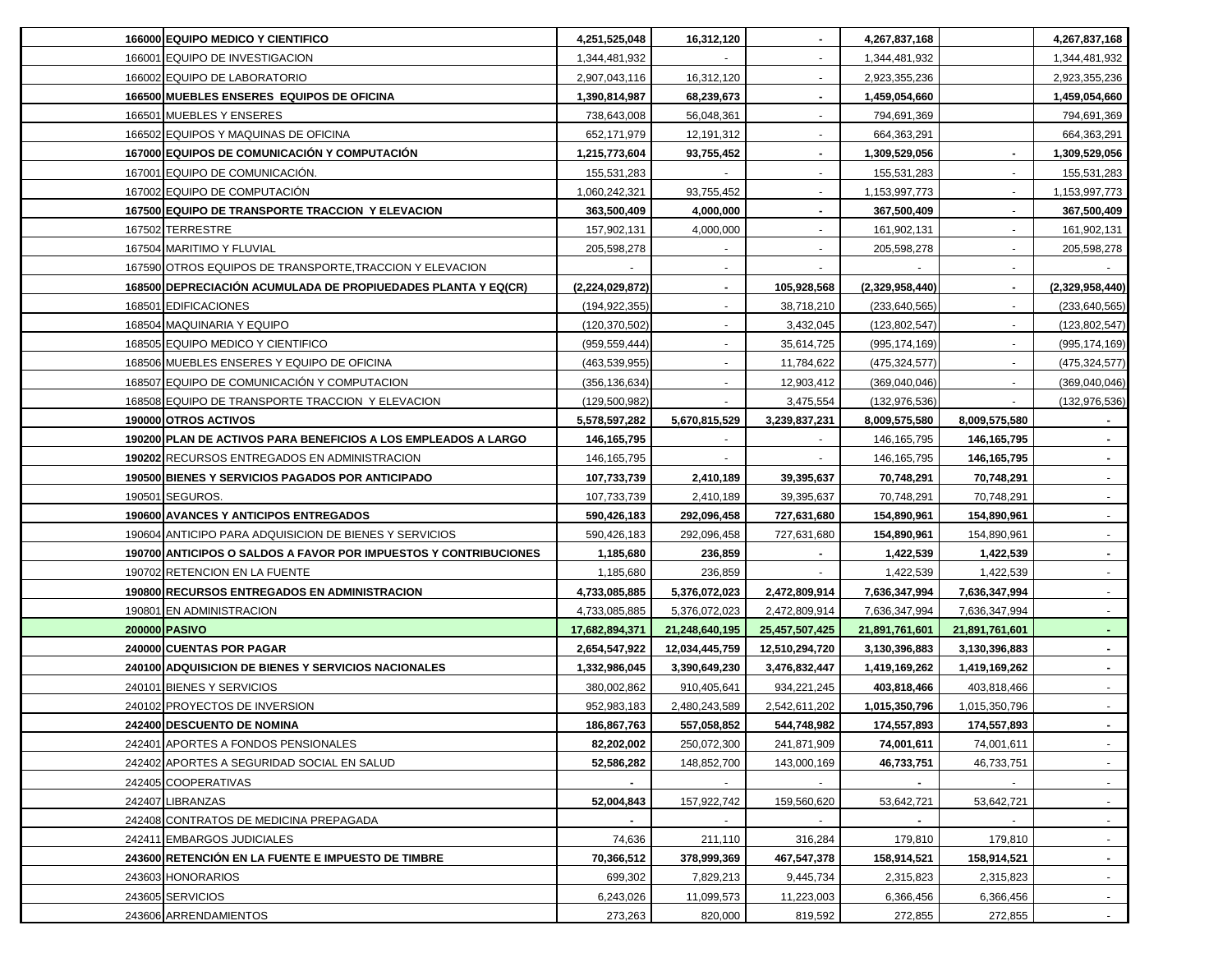| 243607 ARRENDAMIENTOS                                    | $\blacksquare$           | 18,000                   | 18,000         |                | $\sim$         |                |
|----------------------------------------------------------|--------------------------|--------------------------|----------------|----------------|----------------|----------------|
| 243608 COMPRAS                                           | 2,783,303                | 4,030,000                | 1,998,209      | 751,512        | 751,512        |                |
| 243615 A EMPLEADOS ART 383 ET.                           | 17,486,200               | 56,134,600               | 72,068,809     | 33,420,409     | 33,420,409     |                |
| 243625 IMPUESTO A LAS VENTAS RETENIDO POR CONSIGNAR      | 2,494,503                | 6,834,194                | 6,220,336      | 1,880,645      | 1,880,645      |                |
| 243627 RETENCION DE IMPUESTO DE INDUSTRIA Y COMERCIO POR | 2,111,206                | 3,506,971                | 5,173,367      | 3,777,602      | 3,777,602      |                |
| 243690 OTRAS RETENCIONES                                 | 38,275,709               | 288,726,818              | 360,580,328    | 110,129,219    | 110,129,219    |                |
| 244000 IMPUESTOS, CONTRIBUCIONES Y TASAS POR PAGAR       | 1,232,553                | 3,032,972                | 4,392,287      | 2,591,868      | 2,591,868      |                |
| 244001 RENTA Y COMPLEMENTARIOS                           |                          |                          |                |                |                |                |
| 244014 CUOTA DE FISCALIZACION Y AUDITAJE                 |                          |                          |                |                |                |                |
| 244023 CONTRIBUCIONES                                    | 1,232,553                | 3,032,972                | 4,392,287      | 2,591,868      | 2,591,868      |                |
| 246000 CREDITOS JUDICIALES                               | 45,391,315               |                          | $\sim$         | 45,391,315     | 45,391,315     | $\sim$         |
| 246002 SENTENCIAS                                        | 45,391,315               |                          |                | 45,391,315     | 45,391,315     | $\sim$         |
| 249000 OTRAS CUENTAS POR PAGAR                           | 1,017,703,734            | 7,704,705,336            | 8,016,773,626  | 1,329,772,024  | 1,329,772,024  |                |
| 249027 VIATICOS Y GASTOS DE VIAJE                        | 44,814,310               | 726,711,088              | 683,620,678    | 1,723,900      | 1,723,900      |                |
| 249028 SEGUROS                                           |                          | 5,570,332                | 5,817,522      | 247,190        | 247,190        |                |
| 249040 SALDOS A FAVOR DE BENEFICIARIOS                   | 119,500                  | 202,861,465              | 202,741,965    |                |                |                |
| 249050 APORTES AL ICBF Y SENA                            | 37,721,800               | 107,311,400              | 102,257,600    | 32,668,000     | 32.668.000     |                |
| 249051 SERVICIOS PUBLICOS                                | 13,061,501               | 85,582,001               | 82,209,669     | 9,689,169      | 9,689,169      |                |
| 249055 SERVICIOS                                         | 909,914,663              | 6,541,529,354            | 6,909,700,213  | 1,278,085,522  | 1,278,085,522  |                |
| 249058 ARRENDAMIENTO OPERATIVO                           | 12,071,960               | 35,139,696               | 30,425,979     | 7,358,243      | 7,358,243      |                |
| 250000 BENEFICIOS A LOS EMPLEADOS                        | 368,651,880              | 1,506,544,715            | 1,536,986,393  | 399,093,558    | 399,093,558    | $\sim$         |
| 251100 BENEFICIOS A LOS EMPLEADOS A CORTO PLAZO          | 368,651,880              | 1,506,544,715            | 1,536,986,393  | 399,093,558    | 399,093,558    | $\sim$         |
| 251101 NOMINA POR PAGAR                                  | $\blacksquare$           | 1,204,680,015            | 1,217,255,957  | 12,575,942     | 12,575,942     | $\sim$         |
| 251102 CESANTIAS                                         | 41,734,191               | 6,576,678                | 45,045,618     | 80,203,131     | 80,203,131     | $\sim$         |
| 251103 INTERESES SOBRE CESANTIAS                         | 5,036,033                | 377,286                  | 5,224,086      | 9,882,833      | 9,882,833      | $\sim$         |
| 251104 VACACIONES                                        | 141,569,171              | 14,995,140               | 37,712,223     | 164,286,254    | 164,286,254    | $\sim$         |
| 251105 PRIMA DE VACACIONES                               | 85,585,793               | 897,112                  | 44,052,117     | 128,740,798    | 128,740,798    |                |
| 251106 PRIMA DE SERVICIOS                                | 49,611,476               | 133,701,446              | 84,089,970     |                |                |                |
| 251107 PRIMA DE NAVIDAD                                  | 41,305,516               | 134,632,938              | 93,327,422     |                | $\sim$         |                |
| 251109 BONIFICACIONES                                    |                          |                          |                |                |                |                |
| 251111 APORTES A RIESGOS LABORALES                       | 3,809,700                | 10,684,100               | 10,279,000     | 3,404,600      | 3,404,600      |                |
| 251122 APORTES A FONDOS PENSIONALES-EMPLEADOR            |                          |                          |                |                |                |                |
| 251123 APORTES A SEGURIDAD SOCIAL EN SALUD-EMPLEADOR     |                          | $\blacksquare$           | $\blacksquare$ |                |                |                |
| 270000 PROVISIONES                                       |                          | $\blacksquare$           | $\sim$         | $\blacksquare$ | ۰.             |                |
| 270100 LITIGIOS Y DEMANDAS                               |                          | $\blacksquare$           | $\blacksquare$ |                |                |                |
| 270105 LABORALES                                         |                          | $\blacksquare$           | $\sim$         |                |                | $\sim$         |
| 290000 OTROS PASIVOS                                     | 14,659,694,569           | 7,707,649,721            | 11,410,226,312 | 18,362,271,160 | 18,362,271,160 | $\sim$         |
| 290200 RECURSOS RECIBIDOS EN ADMINISTRACION              | 14,659,694,569           | 7,707,649,721            | 11,410,226,312 | 18,362,271,160 | 18,362,271,160 |                |
| 290201 EN ADMINISTRACION                                 | 14,659,694,569           | 7,707,649,721            | 11,410,226,312 | 18,362,271,160 | 18,362,271,160 | $\sim$         |
| 299002 INGRESO DIFERIDO POR TRANSFERENCIAS CONDICIONADAS |                          |                          |                |                |                |                |
| 300000 PATRIMONIO                                        | 17,824,377,956           |                          | $\blacksquare$ | 17,824,377,956 | $\sim$         | 17,824,377,956 |
| 310000 PATRIMONIO DE LAS ENTIDADES DE GOBIERNO           | 17,824,377,956           |                          | $\blacksquare$ | 17,824,377,956 |                | 17,824,377,956 |
| 310500 CAPITAL FISCAL                                    | 17,824,377,956           | $\blacksquare$           | $\sim$         | 17,824,377,956 | $\blacksquare$ | 17,824,377,956 |
| 310506 CAPITAL FISCAL                                    | 17,824,377,956           | $\overline{\phantom{a}}$ | $\sim$         | 17,824,377,956 |                | 17,824,377,956 |
| 311000 RESULTADO DEL EJERCICIO                           | $\sim$                   | $\blacksquare$           | $\sim$         |                | $\sim$         | $\sim$         |
| 311001 EXCEDENTE DEL EJERCICIO                           |                          | $\blacksquare$           | $\sim$         | $\blacksquare$ | $\blacksquare$ |                |
| 311002 DÉFICIT DEL EJERCICIO                             | $\overline{\phantom{a}}$ | $\sim$                   | $\blacksquare$ |                | $\sim$         | $\sim 100$     |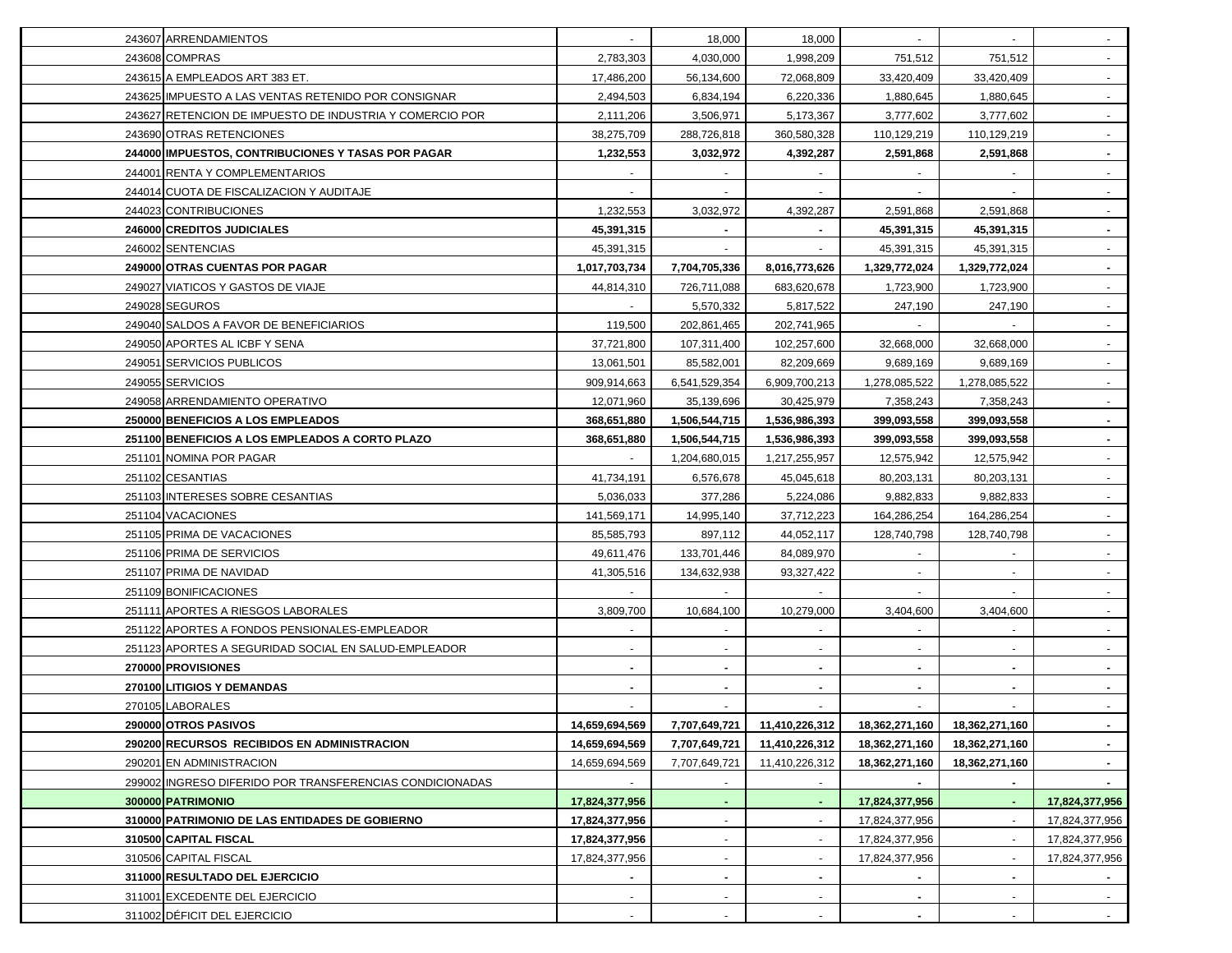| 400000 INGRESOS                                               | 4,623,477,090 | 5,225,074      | 3,933,565,843  | 8,551,817,859 |        | 8,551,817,859 |
|---------------------------------------------------------------|---------------|----------------|----------------|---------------|--------|---------------|
| 440000 TRANSFERENCIAS Y SUBVENCIONES                          | 4,616,891,564 | $\blacksquare$ | 3,928,786,190  | 8,545,677,754 |        | 8,545,677,754 |
| 442800 OTRAS TRANSFERENCIAS                                   | 4,616,891,564 |                | 3,928,786,190  | 8,545,677,754 |        | 8,545,677,754 |
| 442802 PARA PROYECTOS DE INVERSION                            | 2,416,891,564 |                | 1,711,317,550  | 4,128,209,114 |        | 4,128,209,114 |
| 442803 PARA GASTOS DE FUNCIONAMIENTO                          | 2,200,000,000 |                | 2,217,468,640  | 4,417,468,640 |        | 4,417,468,640 |
| 480000 OTROS INGRESOS                                         | 6,585,526     | 5,225,074      | 4,779,653      | 6,140,105     |        | 6,140,105     |
| 480200 FINANCIEROS                                            | 1,774,237     | 5,022,949      | 3,383,694      | 134,982       |        | 134,982       |
| 480201 INTERESES SOBRE DEPOSITOS EN INSTITUCIONES FINANCIERAS | 1,774,237     | 5,022,949      | 3,383,694      | 134,982       |        | 134,982       |
| 480290 OTROS INGRESOS FINANCIEROS                             |               |                |                |               |        |               |
| 480800 INGRESOS DIVERSOS                                      | 4,811,289     | 202,125        | 1,395,959      | 6,005,123     |        | 6,005,123     |
| 480827 APROVECHAMIENTOS                                       | 3,202,124     | 202,125        | 1,395,959      | 4,395,958     |        | 4,395,958     |
| 480826 RECUPERACIONES                                         | 1,609,165     |                |                | 1,609,165     |        | 1,609,165     |
| 500000 GASTOS                                                 | 2,892,700,720 | 3,379,241,720  | 43,294,596     | 6,228,647,844 |        | 6,228,647,844 |
| 510000 DE ADMINISTRACIÓN Y OPERACIÓN                          | 1,098,834,622 | 886,307,601    | 654,491        | 1,984,487,732 |        | 1,984,487,732 |
| 510100 SUELDOS Y SALARIOS                                     | 420,351,819   | 413,486,366    |                | 833,838,185   |        | 833,838,185   |
| 510101 SUELDOS DEL PERSONAL                                   | 310,797,000   | 304,713,083    |                | 615,510,083   |        | 615,510,083   |
| 510103 HORAS EXTRAS Y FESTIVOS                                | 1,261,695     | 1,384,582      |                | 2,646,277     |        | 2,646,277     |
| 510123 AUXILIO DE TRANSPORTE                                  | 1,892,124     | 2,386,988      |                | 4,279,112     |        | 4,279,112     |
| 510145 SALARIO INTEGRAL                                       | 106,401,000   | 105,001,713    |                | 211,402,713   |        | 211,402,713   |
| 510200 CONTRIBUCIONES IMPUTADAS                               | 195,000       | 21,764,008     |                | 21,959,008    |        | 21,959,008    |
| 510201 INCAPACIDADES                                          |               | 1,159,660      | $\blacksquare$ | 1,159,660     |        | 1,159,660     |
| 510203 INDEMNIZACIONES                                        |               | 20,604,348     | $\blacksquare$ | 20,604,348    |        | 20,604,348    |
| 510204 GASTOS MEDICOS Y DROGAS                                | 195,000       |                | $\blacksquare$ | 195,000       |        | 195,000       |
| 510300 CONTRIBUCIONES EFECTIVAS                               | 97,248,100    | 96,315,705     | $\blacksquare$ | 193,563,805   |        | 193,563,805   |
| 510302 APORTES CAJA DE COMPENSACIÓN                           | 15,532,000    | 15,164,200     | $\sim$         | 30,696,200    |        | 30,696,200    |
| 510303 APORTES A SEGURIDAD SOCIAL                             | 32,805,900    | 32,583,305     | $\sim$         | 65,389,205    |        | 65,389,205    |
| 510305 RIESGOS PROFESIONALES                                  | 2,597,500     | 2,568,600      | $\blacksquare$ | 5,166,100     |        | 5,166,100     |
| 510307 COTIZACIÓN DEL RÉGIMEN DE AHORRO INDIVIDUAL            | 46,312,700    | 45,999,600     | $\blacksquare$ | 92,312,300    |        | 92,312,300    |
| 510400 APORTES SOBRE LA NOMINA                                | 57,352,000    | 56,814,500     | $\blacksquare$ | 114,166,500   |        | 114,166,500   |
| 510401 APORTES AL ICBF                                        | 34,409,300    | 34,087,300     |                | 68,496,600    |        | 68,496,600    |
| 510402 APORTES AL SENA                                        | 22,942,700    | 22,727,200     |                | 45,669,900    |        | 45,669,900    |
| 510700 PRESTACIONES SOCIALES                                  | 76,882,718    | 120,361,972    | 83,090         | 197,161,600   |        | 197,161,600   |
| 510701 VACACIONES                                             | 11,045,905    | 12,343,471     |                | 23,389,376    |        | 23,389,376    |
| 510702 CESANTIAS                                              | 16,583,870    | 18,663,583     |                | 35,247,453    |        | 35,247,453    |
| 510703 INTERESES A LAS CESANTIAS                              | 1,990,068     | 2,058,229      | 83,090         | 3,965,207     |        | 3,965,207     |
| 510704 PRIMA DE VACACIONES                                    | 11,045,905    | 17,812,456     |                | 28,858,361    |        | 28,858,361    |
| 510706 PRIMA DE SERVICIOS                                     | 16,583,870    | 32,571,177     | $\sim$         | 49,155,047    | $\sim$ | 49,155,047    |
| 510790 OTRAS PRIMAS                                           | 19,633,100    | 36,913,056     | $\sim$         | 56,546,156    |        | 56,546,156    |
| 510800 GASTOS DE PERSONAL DIVERSOS                            | 11,798,662    | 15,368,117     |                | 27,166,779    |        | 27,166,779    |
| 510802 HONORARIOS                                             | 10,374,250    | 10,700,707     | $\blacksquare$ | 21,074,957    |        | 21,074,957    |
| 510803 CAPACITACION BIENESTAR SOCIAL Y ESTIMULOS              |               | 1,793,000      | $\blacksquare$ | 1,793,000     |        | 1,793,000     |
| 510804 DOTACION Y SUMNISTRO A TRABAJADORES                    |               | 954,410        |                | 954,410       |        | 954,410       |
| 510807 GASTOS DE VIAJE                                        | 1,050,000     |                | $\blacksquare$ | 1,050,000     |        | 1,050,000     |
| 510810 VIATICOS                                               | 374,412       | 1,920,000      |                | 2,294,412     |        | 2,294,412     |
| 511100 GENERALES                                              | 404,351,856   | 153,050,094    | 259,401        | 557,142,549   |        | 557,142,549   |
| 511113 VIGILANCIA Y SEGURIDAD                                 | 61,229,645    | 58,748,389     | $\blacksquare$ | 119,978,034   |        | 119,978,034   |
| 511114 MATERIALES Y SUMINISTROS                               | 1,599,667     | 4,442,588      | $\blacksquare$ | 6,042,255     |        | 6,042,255     |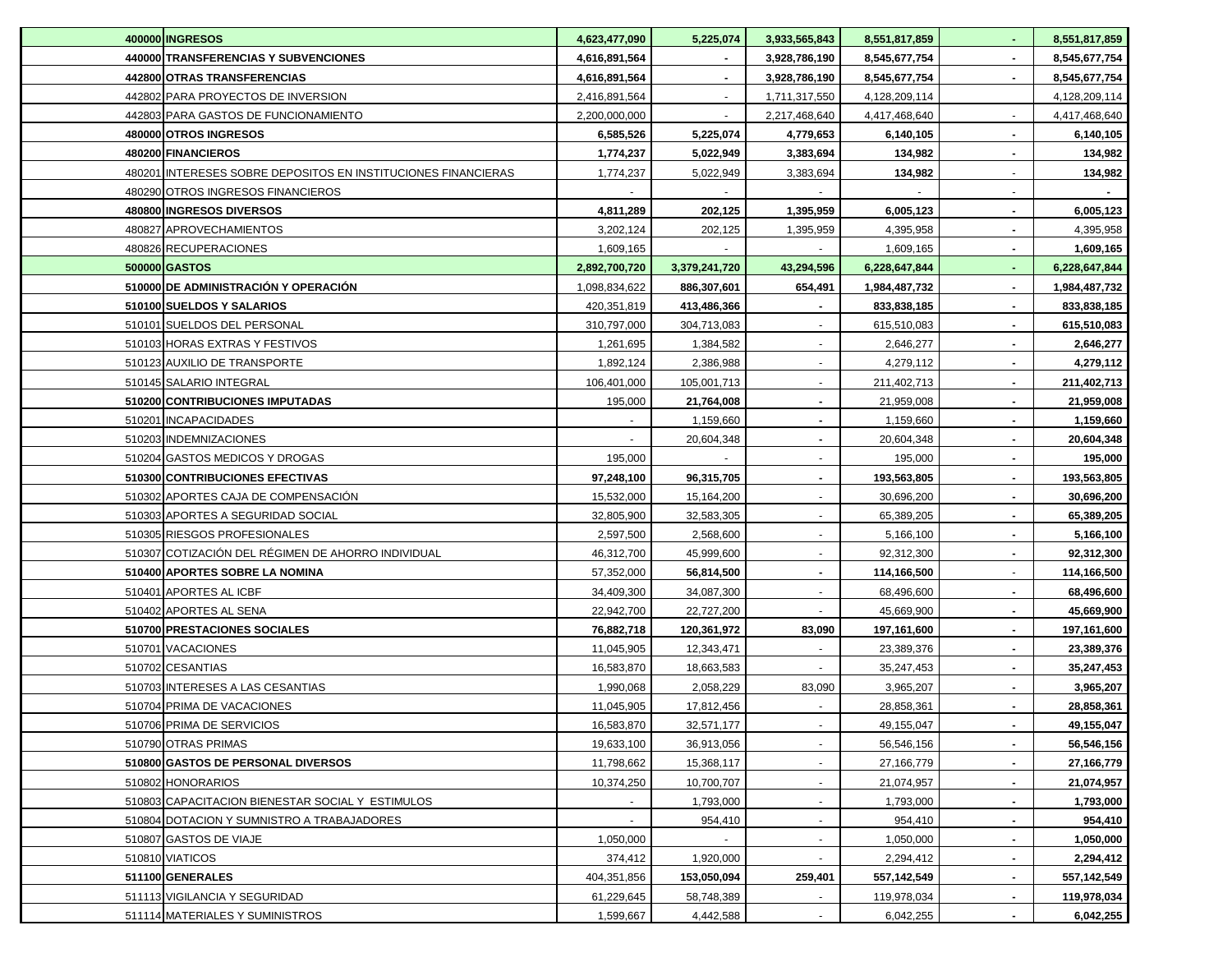| 511115 MANTENIMIENTO                                           | 106,630,259   | 8,574,826      | 259,374        | 114,945,711    |                | 114,945,711   |
|----------------------------------------------------------------|---------------|----------------|----------------|----------------|----------------|---------------|
| 511116 REPARACION                                              |               |                |                |                |                |               |
| 511117 SERVICIOS PÚBLICOS                                      | 19,093,418    | 511,883        | $\sim$         | 19,605,301     |                | 19,605,301    |
| 511118 ARRENDAMIENTO OPERATIVO                                 | 25,700,708    | 25,396,402     | 27             | 51,097,083     |                | 51,097,083    |
| 511119 VIATICOS Y GASTOS DE VIAJE                              | 375,000       | 540,000        |                | 915,000        |                | 915,000       |
| 511121 IMPRESOS, PUBLICACIONES, SUSCRIPCIONES Y AFILIACIONES   | 6,000         | $\sim$         | $\sim$         | 6,000          |                | 6,000         |
| 511122 FOTOCOPIAS                                              | 122,000       | 269,000        | $\blacksquare$ | 391,000        |                | 391,000       |
| 511123 COMUNICACIONES Y TRANSPORTE                             | 4,376,150     | 1,720,474      |                | 6,096,624      |                | 6,096,624     |
| 511125 SEGUROS GENERALES                                       | 26,004,423    | 4,737,497      | $\sim$         | 30,741,920     |                | 30,741,920    |
| 511127 PROMOCION Y DIVULGACION                                 |               |                |                |                |                |               |
| 511146 COMBUSTIBLES Y LUBRICANTES                              | 914,610       | 1,555,955      |                | 2,470,565      |                | 2,470,565     |
| 511149 SERVICIOS DE ASEO Y CAFETERIA                           | 27,259,391    | 19,761,678     |                | 47,021,069     |                | 47,021,069    |
| 511155 ELEMENTOS DE ASEO Y CAFETERIA                           | 5,734,278     | 7,839,710      |                | 13,573,988     |                | 13,573,988    |
| 511164 GASTOS LEGALES                                          | 605,208       | 115,252        |                | 720,460        |                | 720,460       |
| 511165 INTANGIBLES                                             | 105,855,753   | 1,606,500      |                | 107,462,253    |                | 107,462,253   |
| 511166 COSTAS PROCESALES                                       |               |                | $\blacksquare$ |                |                |               |
| 511174 ASIGNACION DE BIENES Y SERVICIOS                        | 7,092,866     | 12,417,320     | $\sim$         | 19,510,186     |                | 19,510,186    |
| 511180 SERVICIOS                                               | 11,752,480    | 4,812,620      |                | 16,565,100     |                | 16,565,100    |
| 511190 OTROS GASTOS GENERALES                                  | $\sim$        | $\sim$         |                | $\sim$         |                |               |
| 512000 IMPUESTOS, CONTRIBUCIONES Y TASAS                       | 30,654,467    | 9,146,839      | 312,000        | 39,489,306     |                | 39,489,306    |
| 512001 PREDIAL UNIFICADO                                       | 29,212,379    |                | 312,000        | 28,900,379     |                | 28,900,379    |
| 512002 CUOTA DE FISCALIZACION Y AUDITAJE                       |               |                |                |                |                |               |
| 512011 IMPUESTO VEHICULOS AUTOMOTORES                          |               | 3,728,000      |                | 3,728,000      |                | 3,728,000     |
| 512017 INTERESES DE MORA                                       |               |                |                |                |                |               |
| 512024 GRAVAMEN A LAS TRANSACCIONES FINANCIERAS                | 1,442,088     | 5,418,839      | $\blacksquare$ | 6,860,927      |                | 6,860,927     |
| 512090 OTROS IMPUESTOS                                         |               |                | $\blacksquare$ |                |                |               |
| 530000 DETERIORO, DEPRECIACIONES, AMORTIZACIONES Y PROVISIONES | 114,120,737   | 105,928,568    | $\blacksquare$ | 220,049,305    |                | 220,049,305   |
| 534700 DETERIORO DE CUENTAS POR COBRAR                         |               | $\sim$         | $\sim$         | $\blacksquare$ |                |               |
| 534790 OTRAS CUENTAS POR COBRAR                                |               | $\blacksquare$ | $\sim$         | $\sim$         | $\blacksquare$ |               |
| 536000 DEPRECIACION DE PROPIEDAD, PLANTA Y EQUIPÓ              | 114,120,737   | 105,928,568    | $\sim$         | 220,049,305    |                | 220,049,305   |
| 536001 EDIFICACIONES                                           | 38,718,210    | 38,718,210     | $\sim$         | 77,436,420     |                | 77,436,420    |
| 536004 MAQUINARIA Y EQUIPO                                     | 7,578,040     | 3,432,045      | $\blacksquare$ | 11,010,085     |                | 11,010,085    |
| 536005 EQUIPO MEDICO Y CIENTIFICO                              | 33,081,936    | 35,614,725     |                | 68,696,661     |                | 68,696,661    |
| 536006 MUEBLES ENSERES Y EQUIPO OFICINA                        | 15,280,948    | 11,784,622     | $\sim$         | 27,065,570     |                | 27,065,570    |
| 536007 EQUIPOS DE COMUNICACIÓN Y COMPUTACIÓN                   | 16,010,733    | 12,903,412     |                | 28,914,145     |                | 28,914,145    |
| 536008 EQUIPOS DE TRANSPORTE, TRACCION Y ELEVACION             | 3,450,870     | 3,475,554      |                | 6,926,424      |                | 6,926,424     |
| 550800 MEDIO AMBIENTE                                          | 1,677,642,475 | 2,377,075,049  | 42,638,733     | 4,012,078,791  |                | 4,012,078,791 |
| 550804 INVESTIGACION                                           | 1,677,642,475 | 2,377,075,049  | 42,638,733     | 4,012,078,791  |                | 4,012,078,791 |
| 580000 OTROS GASTOS                                            | 2,102,886     | 9,930,502      | 1,372          | 12,032,016     |                | 12,032,016    |
| 580200 COMISIONES                                              | 281,561       | 390,003        | -1             | 671,563        | ۰.             | 671,563       |
| 580240 COMISIONES SERVICIOS FINANCIEROS                        | 281,561       | 390,003        | -1             | 671,563        | ۰.             | 671,563       |
| 580400 FINANCIEROS                                             | 1,832         | 724,519        | 1,371          | 724,980        |                | 724,980       |
| 580490 OTROS GASTOS FINANCIEROS                                | 1,832         | 724,519        | 1,371          | 724,980        |                | 724,980       |
| 589000 GASTOS DIVERSOS                                         | 1,819,493     | 8,815,980      |                | 10,635,473     |                | 10,635,473    |
| 589003 IMPUESTOS ASUMIDOS                                      |               |                |                |                |                |               |
| 589019 PERDIDA POR BAJA EN CUENTAS DE ACTIVOS NO FINANCIEROS   | 1,819,493     |                |                | 1,819,493      |                | 1,819,493     |
| 589090 OTROS GASTOS DIVERSOS                                   |               | 8,815,980      | $\blacksquare$ | 8,815,980      |                | 8,815,980     |